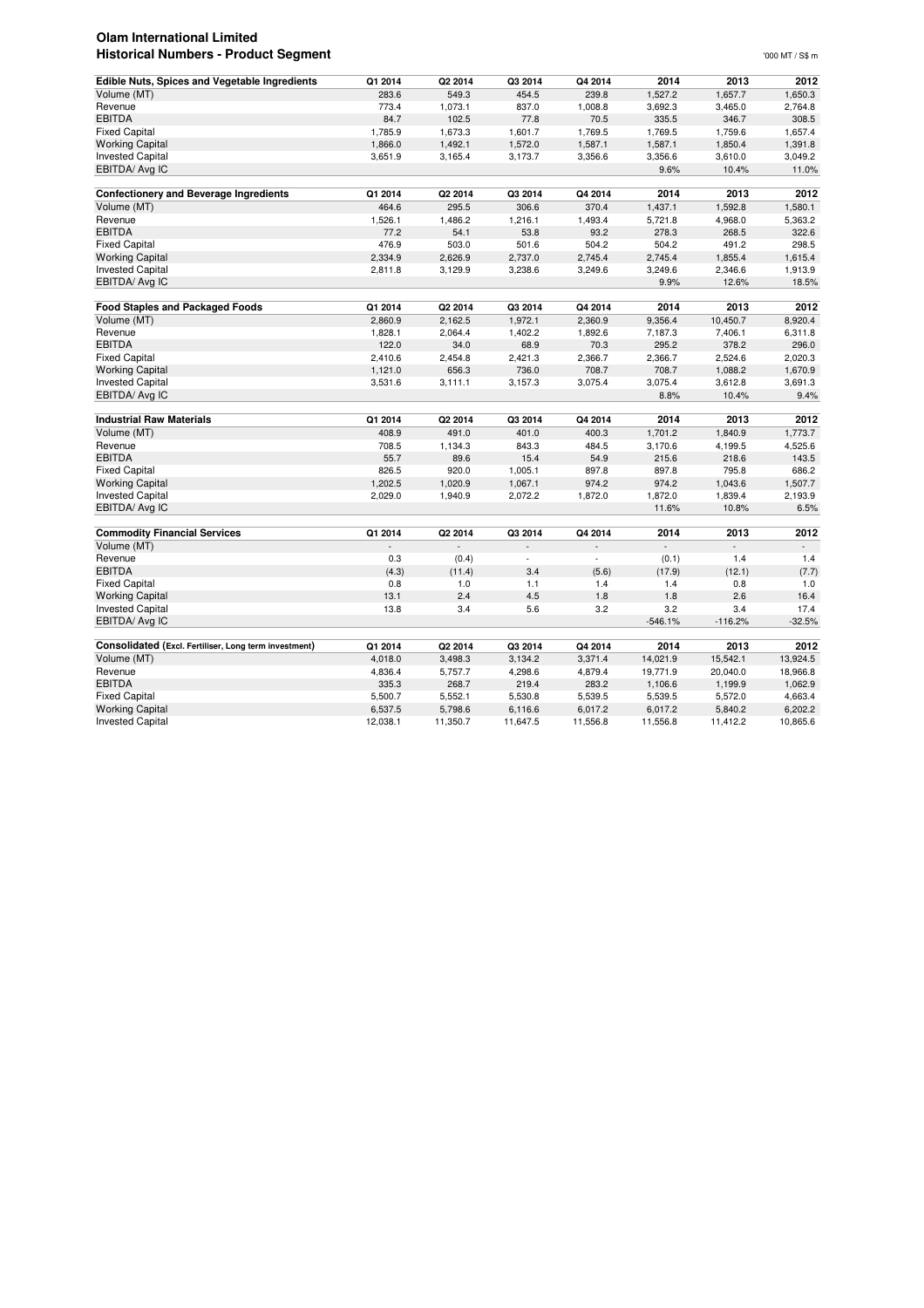## **Olam International Limited Historical Numbers - Value Chain**

|                                                       |          |          | '000 MT / S\$ m |
|-------------------------------------------------------|----------|----------|-----------------|
| <b>Upstream</b>                                       | 2014     | 2013     | 2012            |
| Volume (MT)                                           | 415.7    | 386.3    | 346.6           |
| Revenue                                               | 1,033.7  | 821.9    | 505.0           |
| <b>EBITDA</b>                                         | 182.5    | 208.8    | 184.4           |
| <b>Fixed Capital</b>                                  | 2,522.5  | 2,384.9  | 2,025.8         |
| <b>Working Capital</b>                                | 304.0    | 322.6    | 340.9           |
| <b>Invested Capital</b>                               | 2,826.5  | 2,707.5  | 2,366.7         |
| EBITDA/ Avg IC                                        | 6.6%     | 8.2%     | 8.7%            |
|                                                       |          |          |                 |
| <b>Supply Chain</b>                                   | 2014     | 2013     | 2012            |
| Volume (MT)                                           | 11,558.6 | 13,405.5 | 12,231.0        |
| Revenue                                               | 14,959.6 | 15,920.2 | 16,132.5        |
| <b>EBITDA</b>                                         | 608.8    | 700.2    | 652.0           |
| <b>Fixed Capital</b>                                  | 539.7    | 685.3    | 675.3           |
| <b>Working Capital</b>                                | 4,396.7  | 4,156.8  | 4,584.8         |
| <b>Invested Capital</b>                               | 4,936.4  | 4,842.1  | 5,260.1         |
| EBITDA/ Avg IC                                        | 12.5%    | 13.9%    | 12.4%           |
|                                                       |          |          |                 |
| <b>Mid/Downstream</b>                                 | 2014     | 2013     | 2012            |
| Volume (MT)                                           | 2,047.6  | 1,750.3  | 1,346.9         |
| Revenue                                               | 3,778.6  | 3,297.9  | 2,329.3         |
| <b>EBITDA</b>                                         | 315.3    | 290.9    | 226.5           |
| <b>Fixed Capital</b>                                  | 2,477.3  | 2,501.8  | 1,962.3         |
| <b>Working Capital</b>                                | 1,316.6  | 1,360.8  | 1,276.5         |
| <b>Invested Capital</b>                               | 3,793.9  | 3,862.6  | 3,238.8         |
| EBITDA/ Avg IC                                        | 8.2%     | 8.2%     | 9.0%            |
|                                                       |          |          |                 |
| Consolidated (Excl. Fertiliser, Long term investment) | 2014     | 2013     | 2012            |
| Volume (MT)                                           | 14,021.9 | 15,542.1 | 13,924.5        |
| Revenue                                               | 19,771.9 | 20,040.0 | 18,966.8        |
| <b>EBITDA</b>                                         | 1,106.6  | 1,199.9  | 1,062.9         |
| <b>Fixed Capital</b>                                  | 5,539.5  | 5,572.0  | 4,663.4         |
| <b>Working Capital</b>                                | 6,017.2  | 5,840.2  | 6,202.2         |
| <b>Invested Capital</b>                               | 11,556.8 | 11,412.2 | 10,865.6        |
| EBITDA/ Avg IC                                        | 9.6%     | 10.8%    | 10.7%           |
|                                                       |          |          |                 |
| <b>Fertiliser Fixed Capital</b>                       | 182.4    | 158.4    | 62.8            |
| Long term investment                                  | 334.4    |          |                 |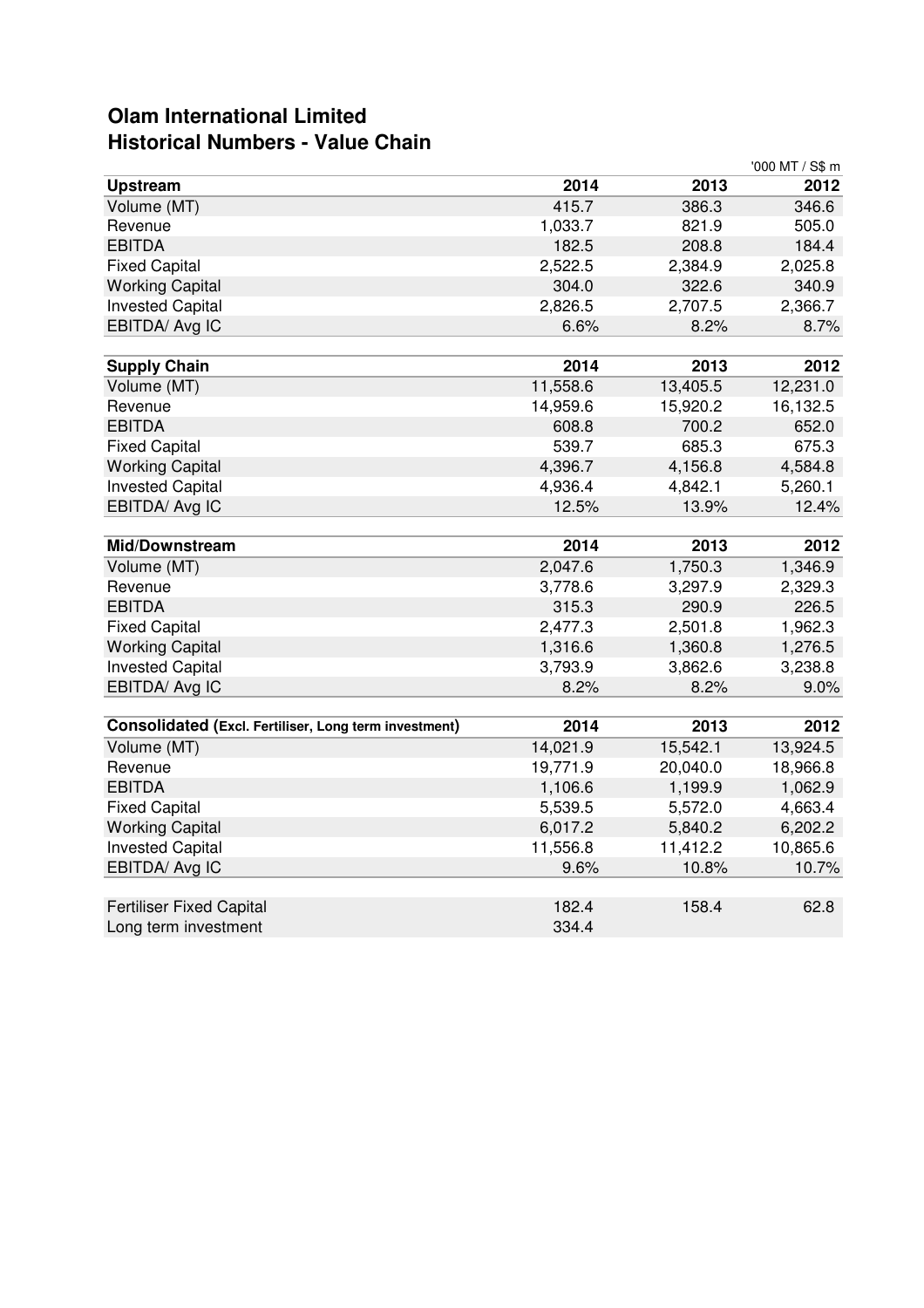| <b>Detailed Financial Analysis</b>                    |             |            | '000 MT / S\$ m |
|-------------------------------------------------------|-------------|------------|-----------------|
|                                                       | 2014        | 2013       | 2012            |
| <b>Volume ('000 MT)</b>                               | 14,021.9    | 15,542.1   | 13,924.5        |
| Revenue                                               | 19,772.0    | 20,040.0   | 18,966.9        |
| Other Income*                                         | 59.2        | 49.4       | 30.3            |
| Cost of sales                                         | (17, 641.5) | (18,081.6) | (17, 173.0)     |
| Overhead expenses*                                    | (860.0)     | (774.6)    | (747.3)         |
| Other operating expenses                              | (197.7)     | (101.8)    | (150.0)         |
| Net changes in fair value of biological assets*       | (19.5)      | 48.3       | 96.2            |
| Share of results from jointly controlled entities and |             |            |                 |
| associates                                            | (5.9)       | 20.2       | 39.8            |
| <b>EBITDA</b>                                         | 1,106.6     | 1,199.9    | 1,062.9         |
| EBITDA %                                              | 5.6%        | 6.0%       | 5.6%            |
| Depreciation & Amortisation                           | (209.8)     | (226.0)    | (162.2)         |
| <b>EBIT</b>                                           | 896.7       | 973.9      | 900.7           |
| <b>Exceptional items</b>                              | 302.9       | 1.9        | 33.5            |
| Net Finance costs                                     | (474.5)     | (502.1)    | (489.1)         |
| <b>PBT</b>                                            | 725.1       | 473.7      | 445.1           |
| Taxation*                                             | (94.9)      | (101.7)    | (34.9)          |
| <b>PAT</b>                                            | 630.3       | 371.9      | 410.2           |
| PAT%                                                  | 3.2%        | 1.9%       | 2.2%            |
| Non-controlling interests                             | 39.3        | 26.1       | 4.7             |
| <b>PATMI</b>                                          | 591.0       | 345.8      | 405.5           |
| PATMI %                                               | 3.0%        | 1.7%       | 2.1%            |
| <b>Operational PATMI</b>                              | 288.1       | 343.9      | 372.0           |
| Operational PATMI %                                   | 1.5%        | 1.7%       | 2.0%            |

\*Excluding exceptional items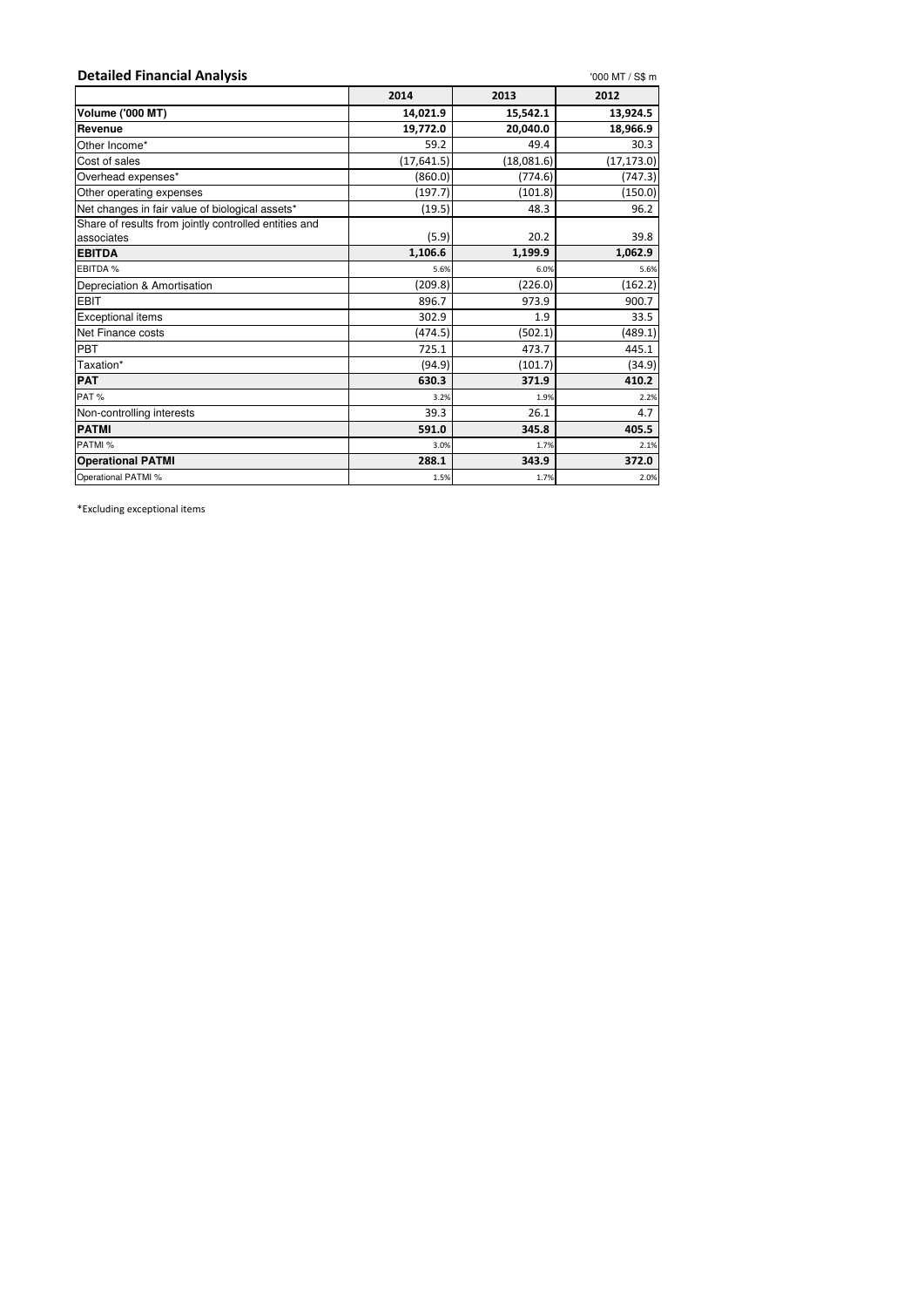## **Cash Flow Summary**

|                                             | 2014    | 2013    | 2012      |
|---------------------------------------------|---------|---------|-----------|
| Operating Cash flow (before Interest & Tax) | 1,148.3 | 1,144.9 | 969.3     |
| Changes in Working Capital                  | (766.2) | (98.2)  | (55.0)    |
| Net Operating Cash Flow                     | 382.1   | 1,046.7 | 914.2     |
| Tax paid                                    | (65.6)  | (64.3)  | (44.1)    |
| Capex/ Investments                          | 12.7    | (817.6) | (1,462.9) |
| <b>Free cash flow to firm (FCFF)</b>        | 329.2   | 164.9   | (592.8)   |
| Net interest paid                           | (411.5) | (485.0) | (434.6)   |
| <b>Free cash flow to equity (FCFE)</b>      | (82.3)  | (320.1) | (1,027.4) |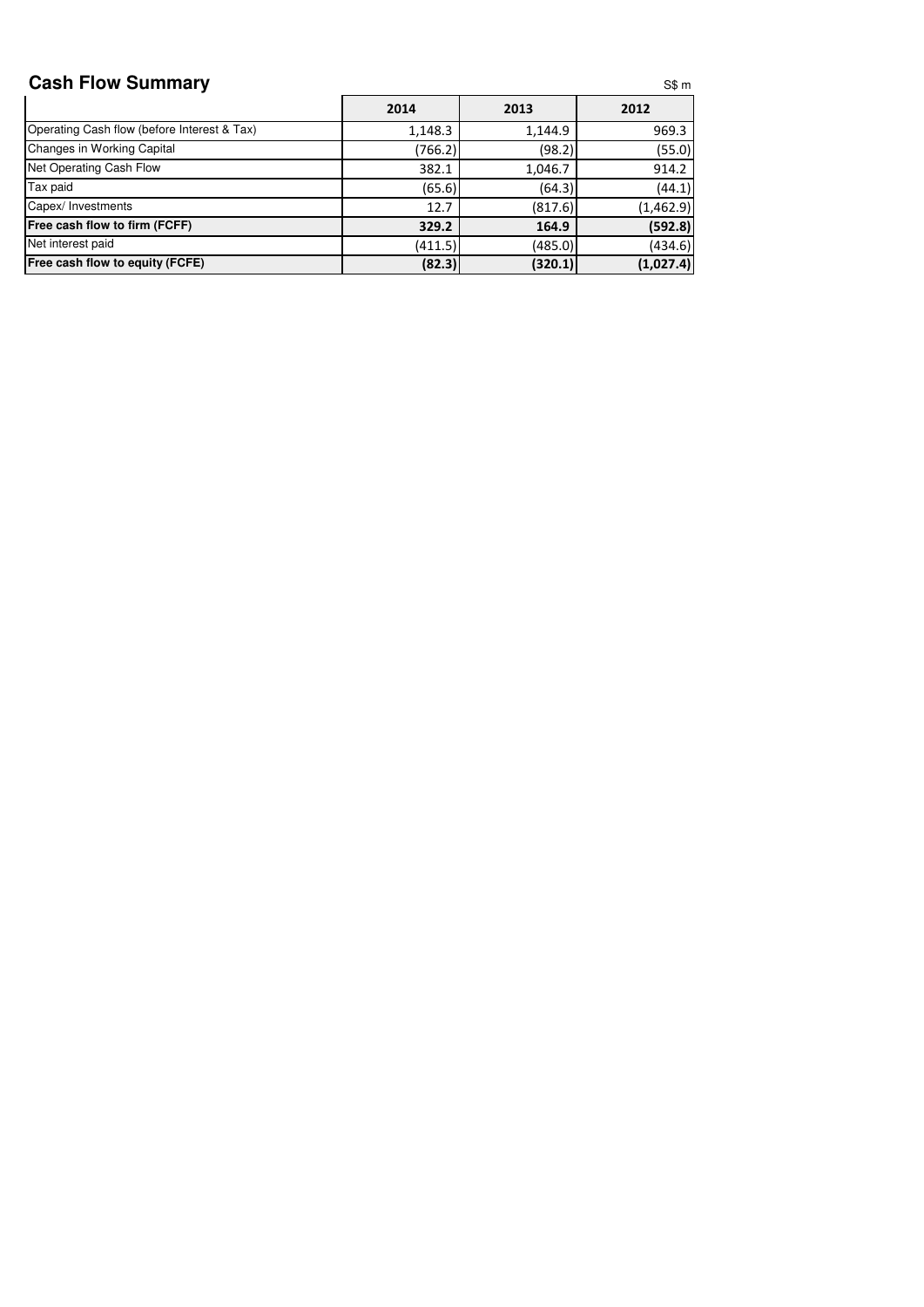## **Profit & Loss Statement** S\$ '000s

|                                                                                            | 2014          | 2013         | 2012           |
|--------------------------------------------------------------------------------------------|---------------|--------------|----------------|
| Sale of goods & services                                                                   | 19,772,034    | 20,040,047   | 18,966,851     |
| Other Income                                                                               | 492,314       | 69,813       | 61,357         |
| Cost of goods sold<br>Net (loss) / gain from changes in fair value of<br>biological assets | (17,641,534)  | (18,081,624) | (17, 173, 005) |
|                                                                                            | (1,674)       | 51,999       | 109,082        |
| Depreciation & Amortisation                                                                | (209, 836)    | (226, 019)   | (162, 241)     |
| Other expenses                                                                             | (1, 186, 001) | (895, 627)   | (898, 053)     |
| Finance income                                                                             | 17,707        | 21,470       | 19,445         |
| Finance costs                                                                              | (492, 207)    | (523, 542)   | (508, 517)     |
| Share of results from jointly controlled entities<br>and associates                        | (5,856)       | 20,208       | 39,828         |
| <b>Profit before taxation</b>                                                              | 744,947       | 476,725      | 454,747        |
| Income tax expense                                                                         | (114, 680)    | (104, 835)   | (44, 556)      |
| <b>Profit for the period</b>                                                               | 630,267       | 371,890      | 410,191        |
| Attributable to:                                                                           |               |              |                |
| Owners of the Company                                                                      | 591,000       | 345,819      | 405,504        |
| Non-controlling interests                                                                  | 39,267        | 26,071       | 4,687          |
|                                                                                            | 630,267       | 371,890      | 410,191        |